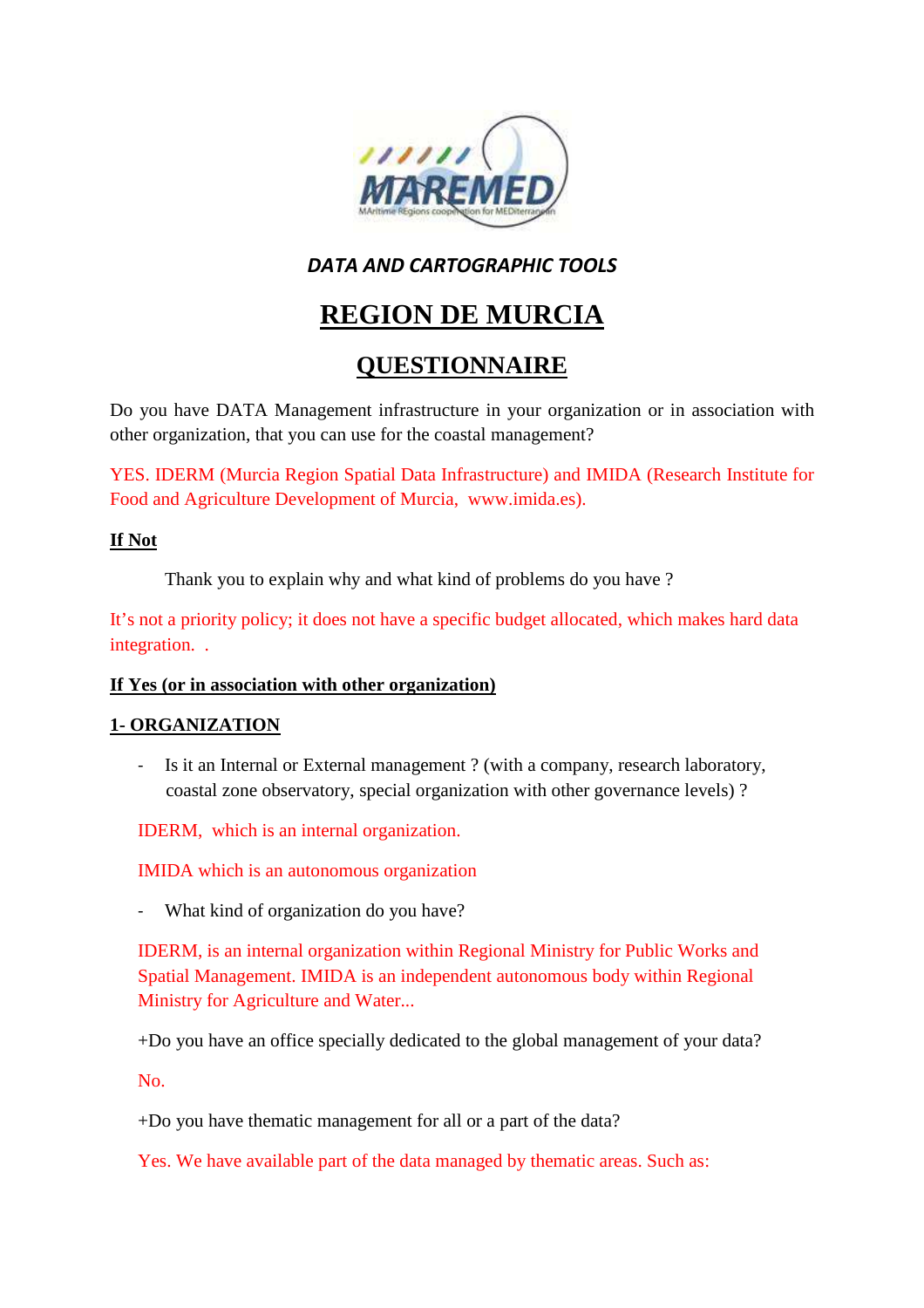# **Cartography** Urban planning **Agriculture** Land Registry. Nature Spaces Water resources

### **How do you organize the data management for the MAREMED thematic;**

### *Fishing ;*

Do you have data management for this theme ?

### No.

In a specialized fishing office?

No

Are these data related to the regional global data set to complete an integrated vision?

No

What kind of data related to this theme do you manage or use?

Available data are of statistical type, related to catch volume, number of fishing boats, number of employees, etc. Nevertheless they are not integrated into a spatial data base.

### *Adapting to Climate Change :*

Do you have data management for this theme? No.

In a specialized Climate Change office? No.

For example, do you have observations or atlases for erosion, extreme events like marine flood, rain, tempests, low pressure … No.

Are these data related to the regional global data set to complete an integrated vision ?

No

What kind of data related to this theme do you manage or use ?

There´s no available data for this topic

### *ICZM ;*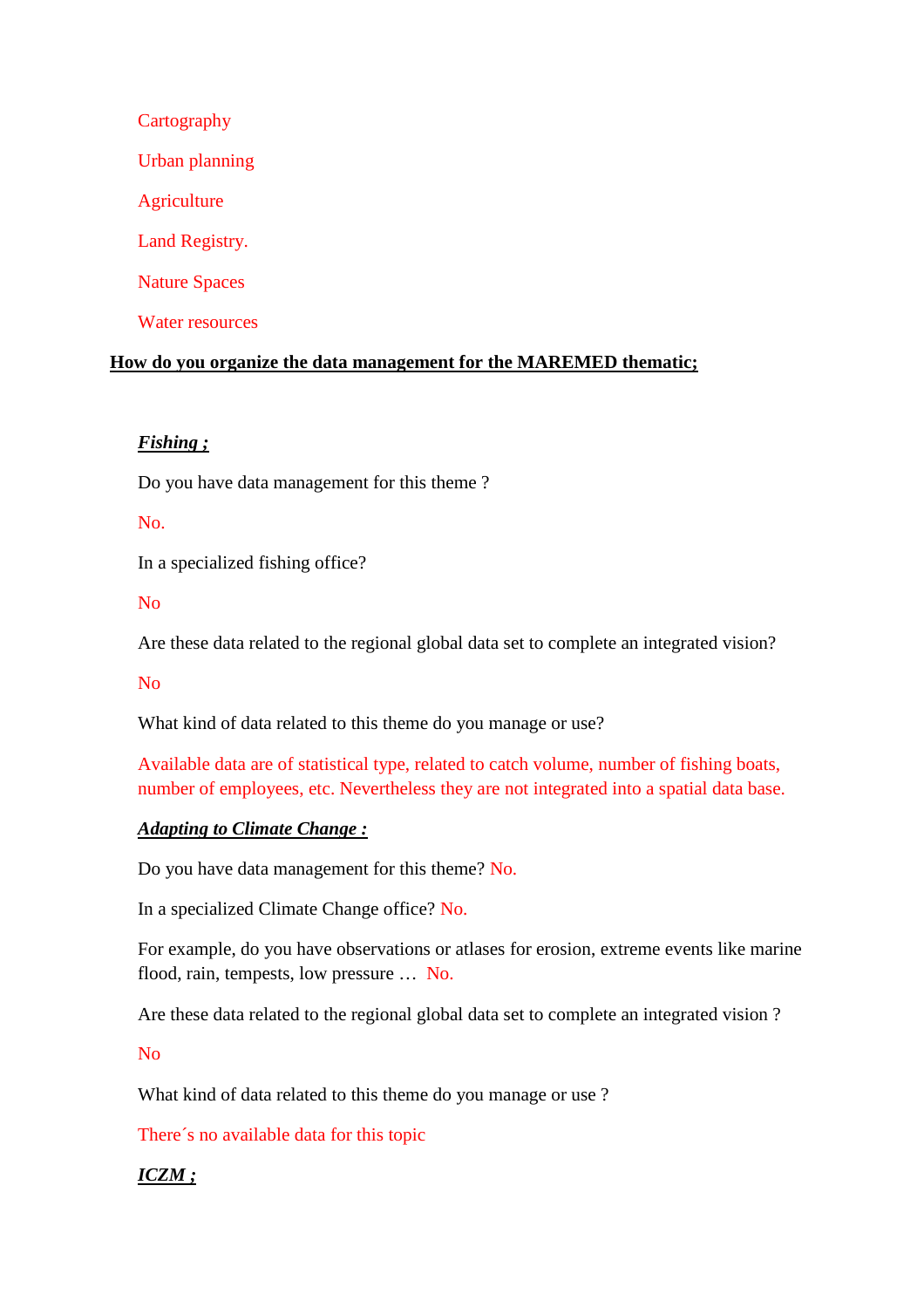In a Integrated maritime vision, the ICZM data organization could be the data platform for coastal management.

Do you have data management for this theme? No

In a specialized ICZM office ? No.

Are these data related to the regional global data set to complete an integrated vision ?No

What kind of data related to this theme do you manage or use ?

Data related to each theme are provided by the competent executive department, and only some of them have been incorporated to IDERM (Murcia Region Spatial Data Infrastructure)

### *Water-Framework Directive;*

Do you have data management for the parameters analyzed for W. F. Directive? Si

In a specialized WFD office? Yes. Segura River Hydrographical Confederation (State Administration) and the Environmental Inspection and Vigilance Service (Regional Administration, department for aquatic medium)

Are these data related to the regional global data set to complete an integrated vision? Si.

*What kind of data related to this theme do you manage or use?* 

Operational and Vigilance net, which takes water quality data, dumping points.. Data have not been integrated into IDERM.

### *Oil Spill pollution;*

Do you have data management for planification of the fighting against pollution ?

No.

In a specialized office ?

No.

Are these data related to the regional global data set to complete an integrated vision ?

No.

What kind of data related to this theme do you manage or use ?

Within MARPOL Murcia Region has developed a scheme for maritime accidental pollution in ports. Data haven´t been integrated in IDERM.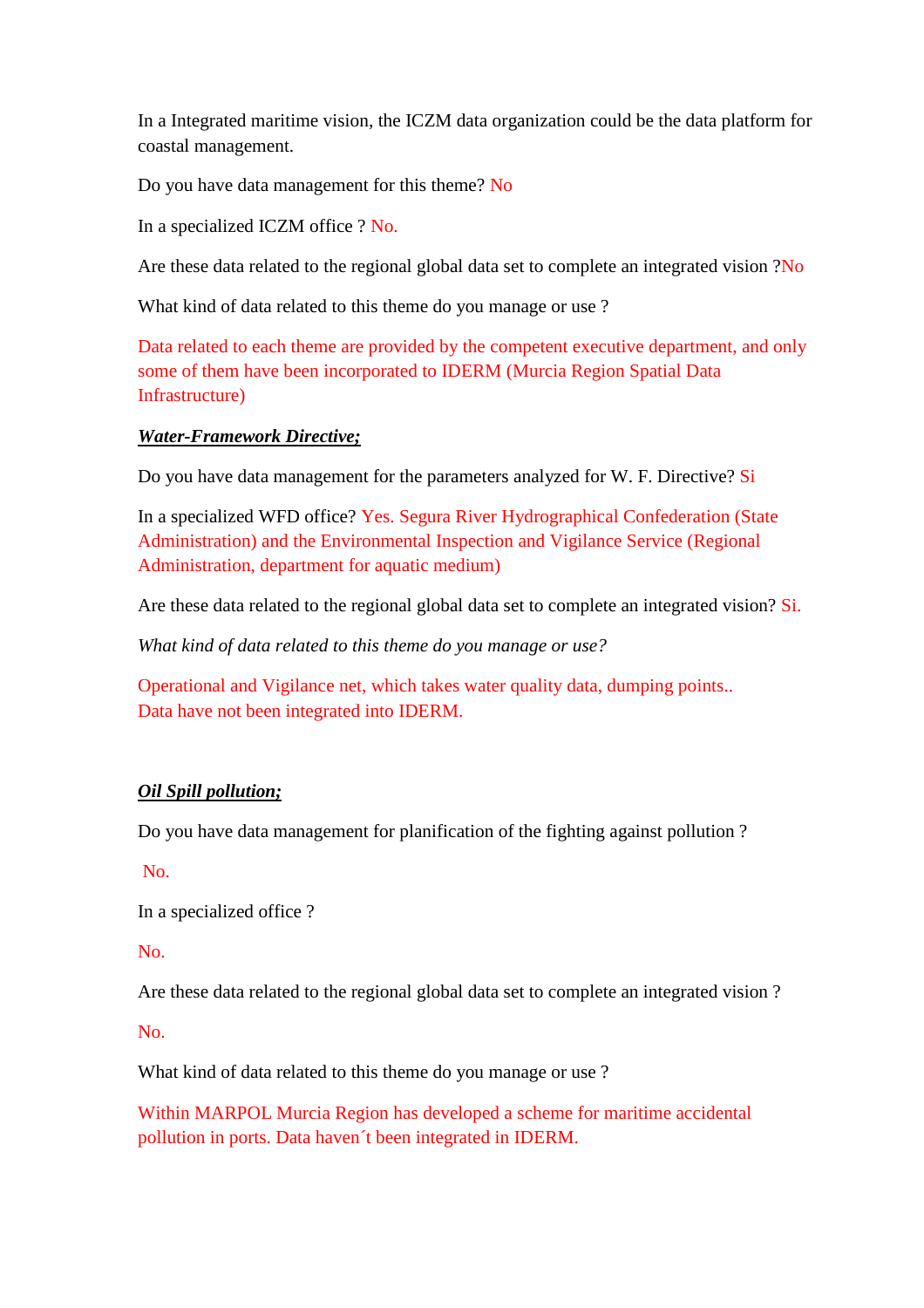### **Integrated organization;**

- For Fishing, Adapting to climate change in coastal zone, ICZM, WFD, REACH, fighting against pollution, fauna and flora, do you have special organization for data? No. Do you have links among these thematic in terms of data? Yes
- Or No links are made in the different offices for data (the current case), Data of ICZM are not connected with data of fishing...Yes, fishing, ports, tourism,
- What do you think it would be possible to do for improving the situation? (a special meeting of MAREMED will be organised for that). It seems to me quite interesting to hold a meeting to discuss the data thematic within Maremed. A regional office responsible for gathering, keeping and updating data related to coastal scope would be advisable.

-To be recognized in the MAREMED website, we thank you to give links directly to find each theme in your website

,// Medio Acuático.// //http://www.chsegura.es/chsic,// Visor IDERM //, SITMURCIA - Sistema de Información Territorial de la Región de Murcia //, http://www.cartomur.com,//Geoportal de la sequía y los recursos hídricos de la Región de Murcia //, VisorSigPac // Proyecto NATMUR-08

### **2 -BUDGET :**

Do you have a special budget for data management ?No.

For the global management of your data or for some thematic data?

Do you use regional ERDF or ERDF from European projects for data acquisition? Yes

Do you receive national budget for one or more kind of data ? Yes"SIOSE" (Land Use Maps).

What are you needs? Budget and a specific office.

What are your suggestions for the next financial period (2014 2020)

A Budget for the regional littoral observatory implementation. On the base of data and common indicators a budget of 3.500.000  $\epsilon$  for its implementation, updating and maintenance is estimated

### **3- HARDWARE AND SOFTWARE :**

What kind of systems do you use? Standards : WFC, WFS, WMS (site OGC) ?

### WFS, WMS.

### **4 - DATA management regarding INSPIRE DIRECTIVE :**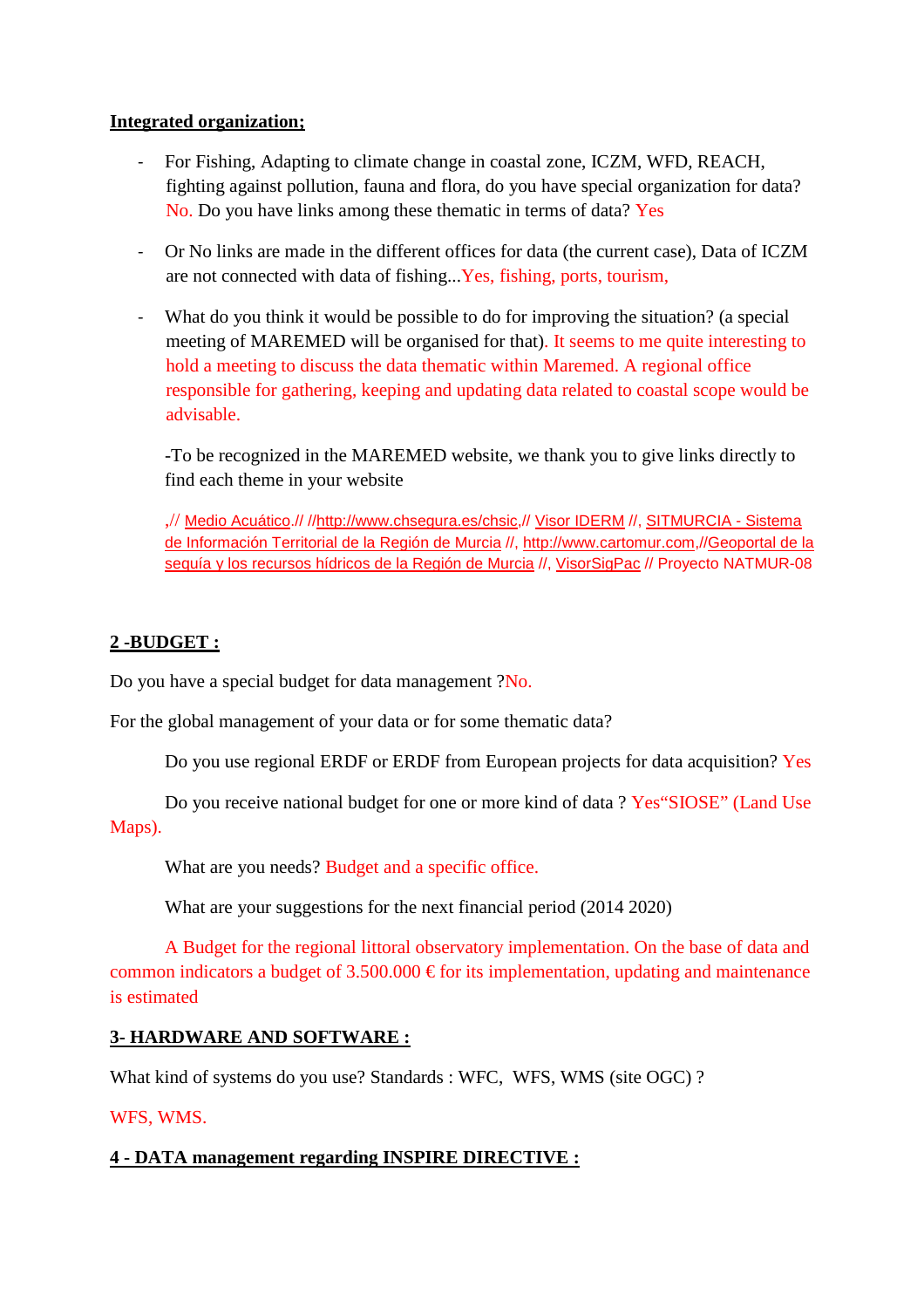What kind of DATA do you manage? (you can do a reference to the information given in the chapter 1).

**Cartography** Urban planning **Agriculture** Land Registry. Nature Spaces Water resources

Land Uses

We thank you to send a list of your metadata. If the data are related to the INSPIRE Directive you can comment directly the INSPIRE Annexes given in word format,

### **METADATA REGIÓN DE MURCIA.**

### **IDERM Catalogue**

Mosaico de escenas realzadas y equilibradas radiométricamente Spot 5 del Plan Nacional de Teledetección de España 2005 con 2.5 metros de tamaño de pixel en combinación RGB.

Mosaico de escenas realzadas y equilibradas radiométricamente Spot 5 del Plan Nacional de Teledetección de España 2006 con 2.5 metros de tamaño de pixel en combinación RGB.

Mosaico de escenas realzadas y equilibradas radiométricamente Spot 5 del Plan Nacional de Teledetección de España 2008 con 2.5 metros de tamaño de pixel en combinación RGB.

Mosaico de escenas realzadas y equilibradas radiométricamente Spot 5 del Plan Nacional de Teledetección de España 2009 con 2.5 metros de tamaño de pixel en combinación RGB.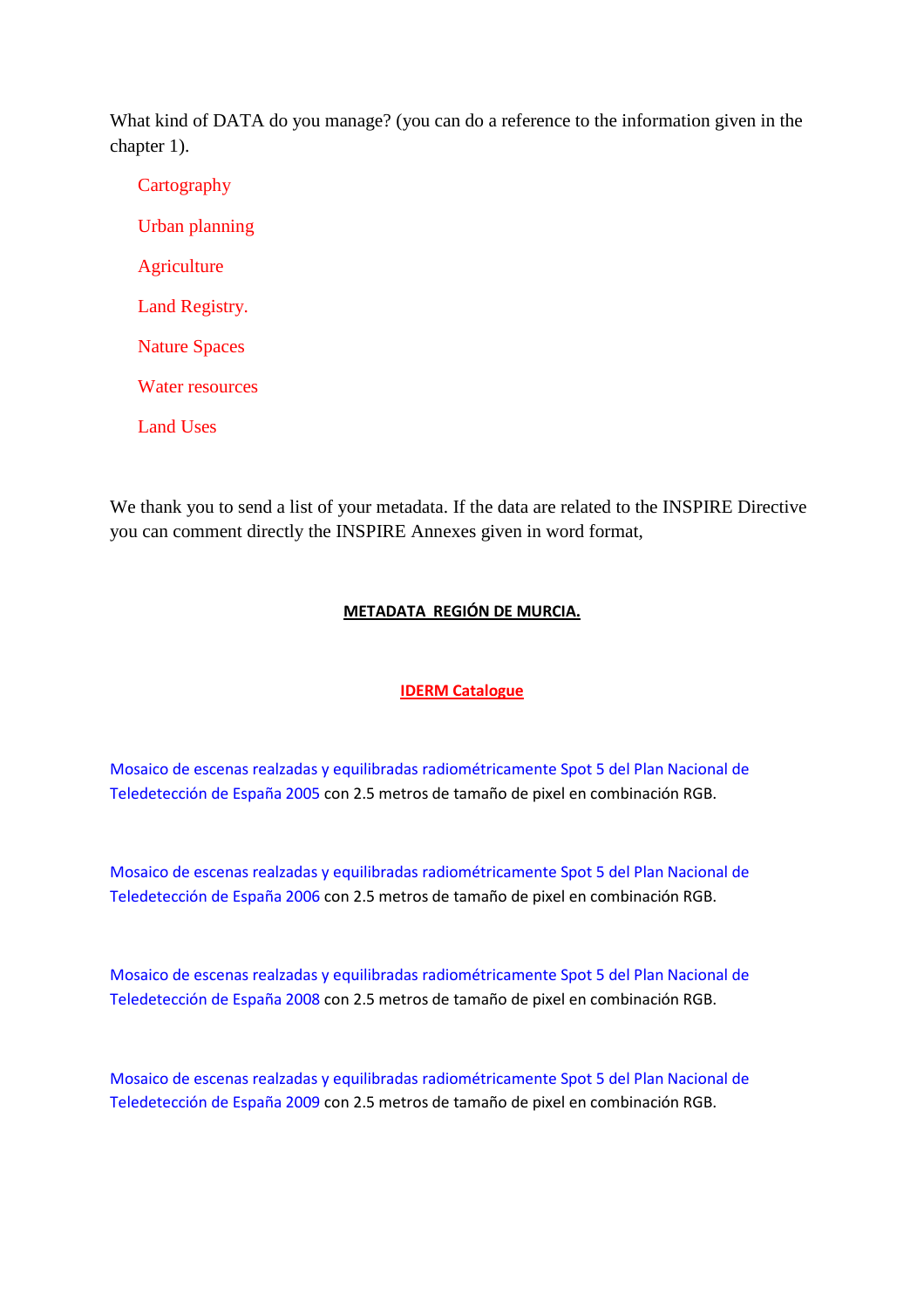Mosaico de escenas realzadas y equilibradas radiométricamente Spot 5 del Plan Nacional de Teledetección de España 2010 con 2.5 metros de tamaño de pixel en combinación RGB.

#### Imagen LandSat 5 de la Región de Murcia de resolución 30 m - 08/08/ 2000.

Recorte de la escena 033 de la órbita 199 tomada por el sensor Thematic Mapper a bordo del satélite Landsat 5 el día 08/08/2000 con resolución espacial 30 m. La imagen está corregida geométricamente

#### Imagen LandSat 5 de la Región de Murcia de resolución 30 m - 16/06/ 2001

Recorte de la escena 033 de la órbita 199 tomada por el sensor Thematic Mapper a bordo del satélite Landsat 5 el día 21/06/2001 con resolución espacial 30 m. La imagen está corregida geométricamente.

#### Imagen LandSat 5 de la Región de Murcia de resolución 30 m - 13/04/ 2001

Recorte de la escena 033 de la órbita 199 tomada por el sensor Thematic Mapper a bordo del satélite Landsat 5 el día 13/04/2001 con resolución espacial 30 m. La imagen está corregida geométricamente.

#### Imagen LandSat 5 de la Región de Murcia de resolución 30 m - 23/03/ 2002

Recorte de la escena 033 de la órbita 199 tomada por el sensor Thematic Mapper a bordo del satélite Landsat 5 el día 23/03/2002 con resolución espacial 30 m. La imagen está corregida geométricamente.

#### Imagen LandSat 5 de la Región de Murcia de resolución 30 m - 04/03/ 2004

Recorte de la escena 033 de la órbita 199 tomada por el sensor Thematic Mapper a bordo del satélite Landsat 5 el día 04/03/2004 con resolución espacial 30 m. La imagen está corregida geométricamente.

#### Imagen LandSat 5 de la Región de Murcia de resolución 30 m - 21/04/ 2004

Recorte de la escena 033 de la órbita 199 tomada por el sensor Thematic Mapper a bordo del satélite Landsat 5 el día 21/04/2004 con resolución espacial 30 m. La imagen está corregida geométricamente.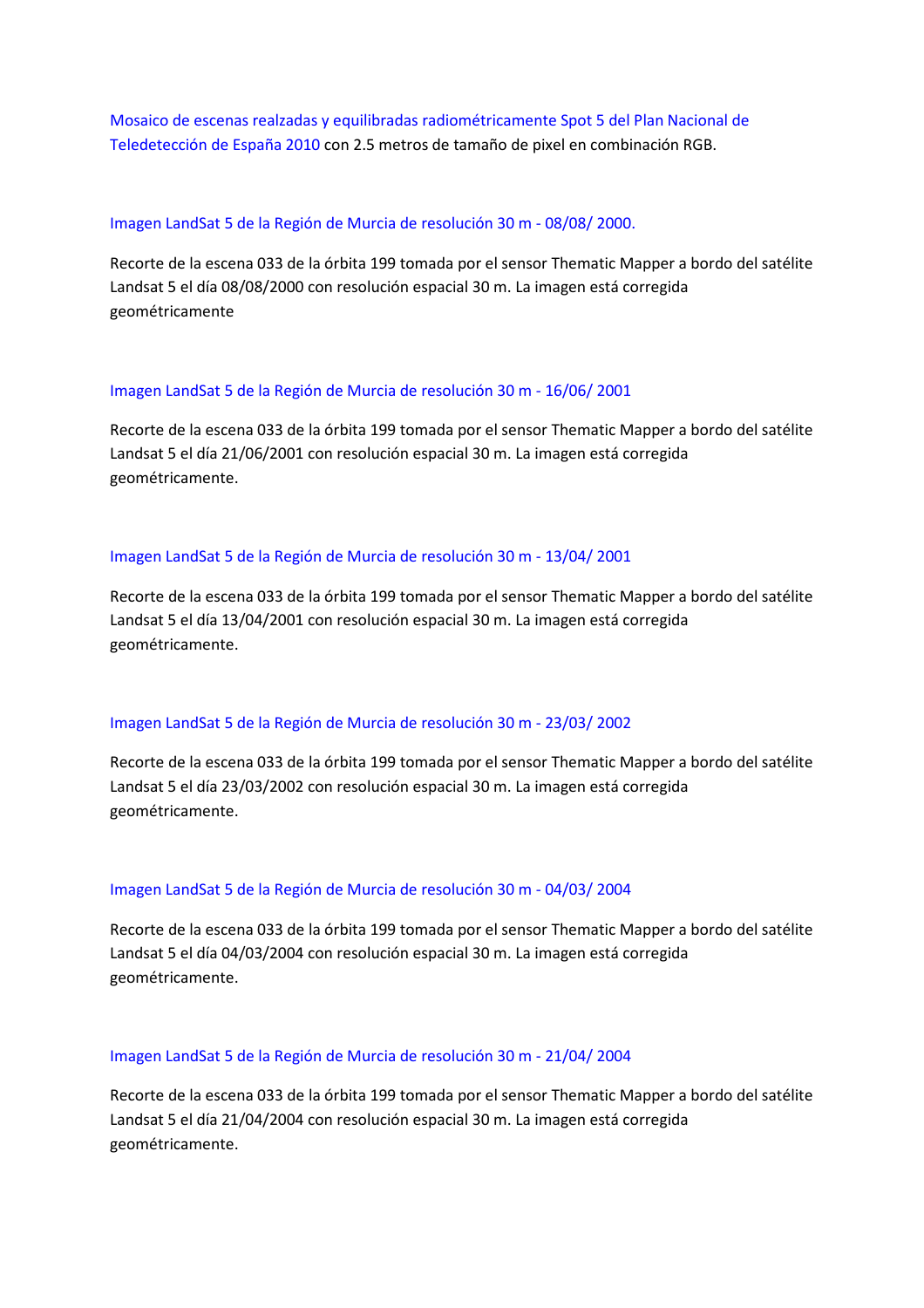#### Imagen LandSat 5 de la Región de Murcia de resolución 30 m - 24/06/ 2004

Recorte de la escena 033 de la órbita 199 tomada por el sensor Thematic Mapper a bordo del satélite Landsat 5 el día 24/06/2004 con resolución espacial 30 m. La imagen está corregida geométricamente.

#### Imagen LandSat 5 de la Región de Murcia de resolución 30 m - 11/08/ 2004

Recorte de la escena 033 de la órbita 199 tomada por el sensor Thematic Mapper a bordo del satélite Landsat 5 el día 11/08/2004 con resolución espacial 30 m. La imagen está corregida geométricamente.

#### Imagen LandSat 5 de la Región de Murcia de resolución 30 m - 08/04/ 2005

Recorte de la escena 033 de la órbita 199 tomada por el sensor Thematic Mapper a bordo del satélite Landsat 5 el día 08/04/2005 con resolución espacial 30 m. La imagen está corregida geométricamente.

#### Orto 2002 SIGPAC

Mosaico de ortofotografías de la Comunidad Autónoma de la Región de Murcia tomadas entre Mayo y Junio del 2002,de escala 1:5000 y de resolución 0.5 metros. La imagen es en color verdadero (8 bits)

#### Orto 1999 IGN REGIÓN DE MURCIA

Mosaico de ortofotografías de escala 1:40.000 tomadas los días 01/11/1998, 15/08/1999, 17/08/1999, 22/08/1999, 23/08/1999, 27/08/1999, 05/11/1999, 22/11/1999 y 23/11/1999, que cubre la Comunidad Autónoma de la Región de Murcia en su totalidad y parte de las provincias circundantes (Albacete, Alicante, Almería y Granada). El tamaño de pixel es de 50 cm. El mosaico es en color verdadero (24 bits)

#### Orto 1997 Sig oleicola

Mosaico de ortofotografías que cubre todo el territorio de la Comunidad Autónoma de la Región de Murcia (aunque algunas ortoimágenes representan áreas exteriores a la Comunidad) tomadas entre febrero de 1997 y febrero de 1998, con una resolución máxima de...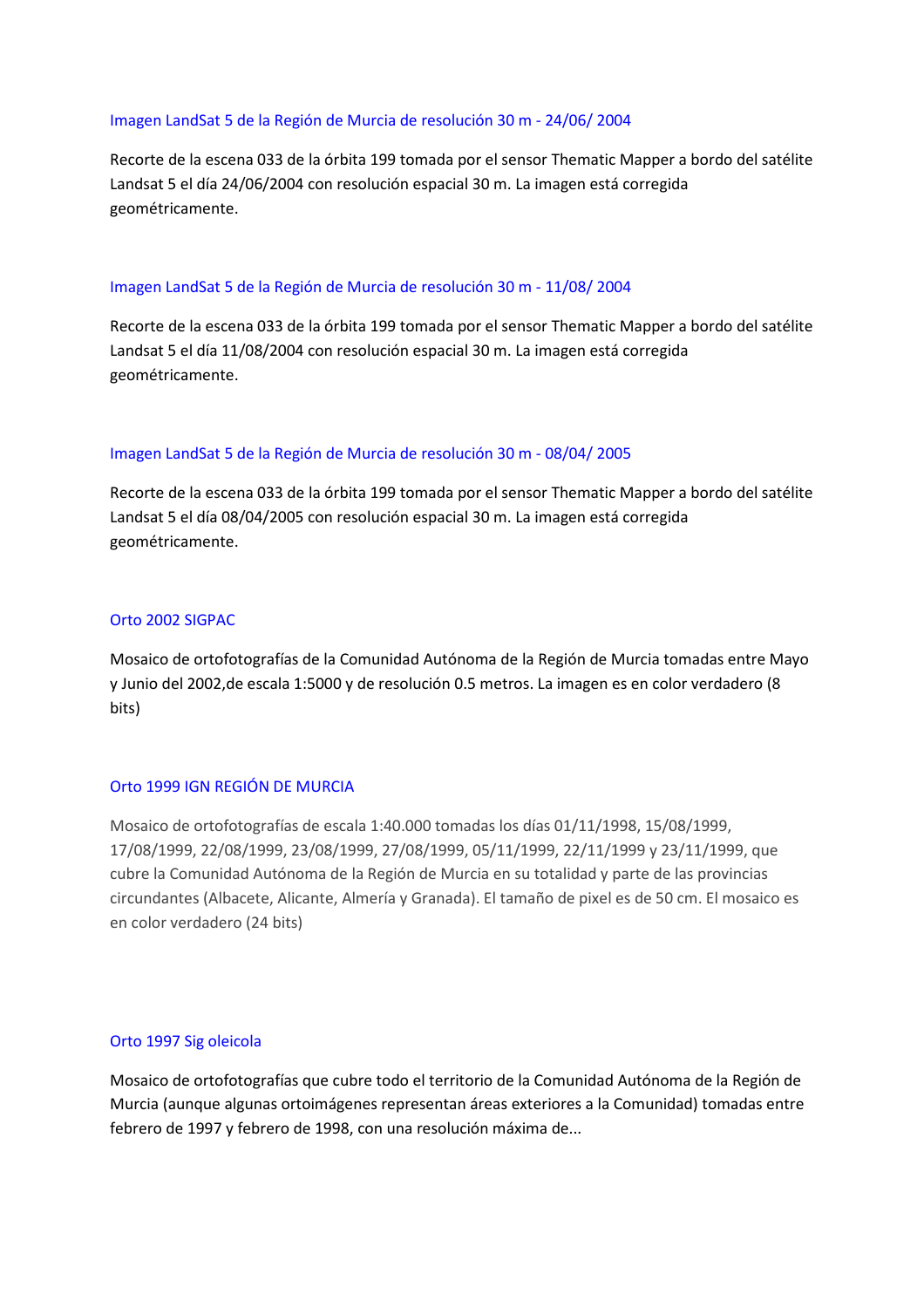#### Orto 1956 Murcia

El mosaico de la ortofoto del denominado "Vuelo Americano" (Vuelo AMS, Army Map Service) sobre la Región de Murcia es el resultado del escaneo, digitalización, ortorrectificación y tratamiento radiométrico de los fotogramas que el Centro Gegráfico del Eje...

#### Orto 1928-32 Ruiz de Alda

La ortofoto del vuelo Julio Ruiz de Alda de la Región de Murcia es el resultado de sucesivos trabajos de digitalización, reconstrucción del esquema de vuelo y ortorrectificación de los fotogramas proporcionados por la Confederación Hidrográfica del Segura...

#### QB2005 MURCIA

Ortomosaico QuickBird 2005 a falso color de la Región de Murcia resultado de la unión de 76 escenas tomadas por el satélite QuickBird los días 23/07/2005, 10/08/2005, 18/08/2005, 23/08/2005, 28/08/2005, 5/09/2005, 21/10/2005, 29/10/2005, 3/11/2005, 9/12/2...

Mosaico a escala 1:50.000 de máxima resolución de ortofotografía del Plan Nacional de Ortofotografía Aérea de España. PNOA 2007

Mosaico de máxima resolución de ortofotografías , que cubre parte de la Comunidad de Murcia. El tamaño de píxel es de 25 cm la fecha de captura de los datos se corresponde con el mes de Agosto de 2007. El mosaico ..

Sistema de Información de Ocupación del Suelo en España (Región de Murcia) a escala 1:25.000 del año 2005.

#### CORINE MURCIA 2006

Base de Datos Geográfica sobre la Ocupación del Suelo de la Unión Europea referida al año 2006

#### CAMBIOS CORINE MURCIA 2000- 2006

Base de Datos Geográfica sobre cambios de la Ocupación del Suelo de la Región de Murcia entre los años 2000 y 2006

NatMur 2008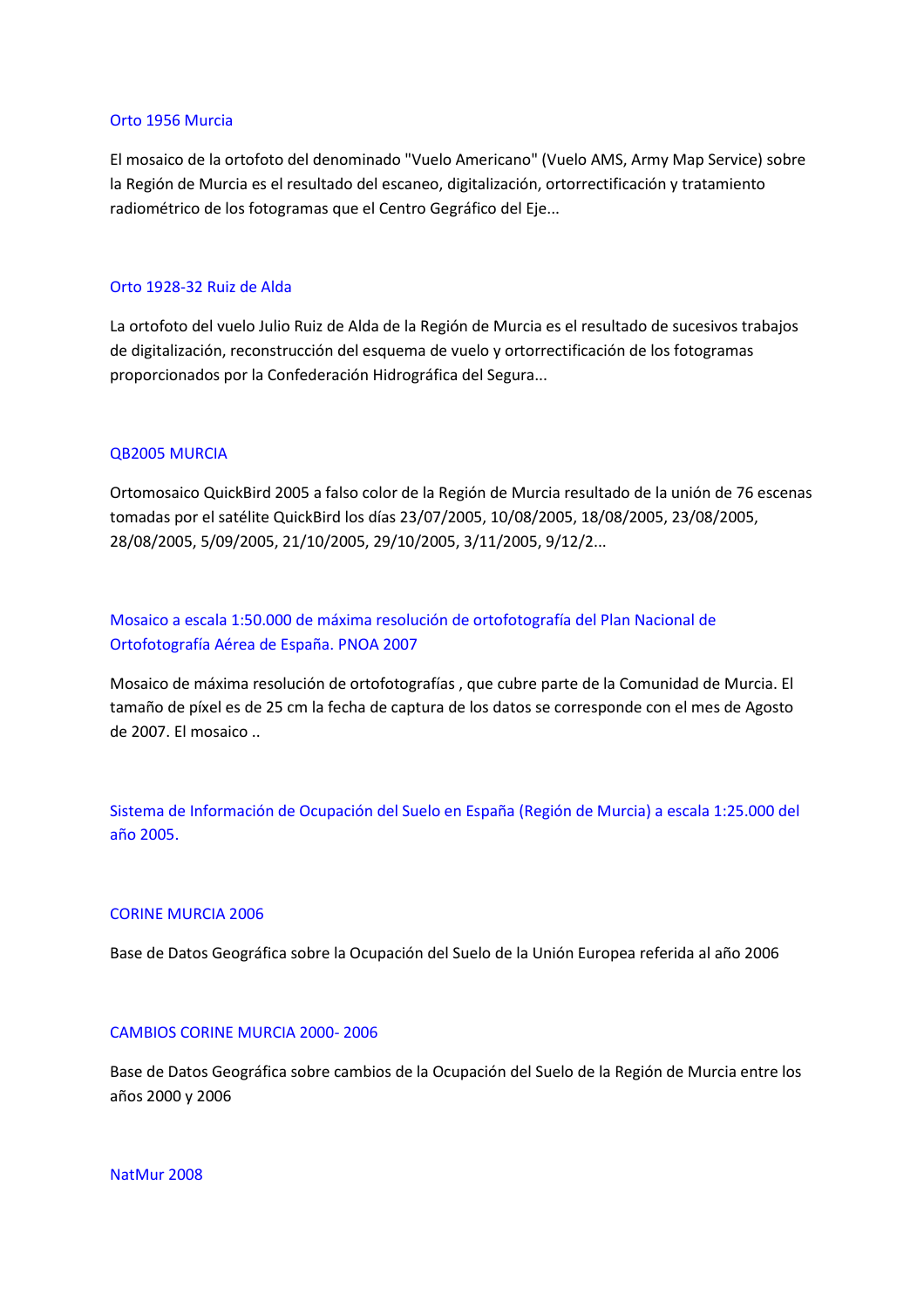Mosaico del vuelo fotogramétrico de la Comunidad Autónoma de la Región de Murcia correspondiente al año 2008.

#### Acuíferos

Se incluye información cartográfica de las 112 masas de agua definidas en la Demarcación Hidrográfica del Segura que queda inscrita dentro de la Región de Murcia. Además, han sido caracterizados por su nombre, el área que ocupan y la situación, de sobreex...

#### Mapa de cultivos de la Región de Murcia (SIGEAM-ESARM) 2008.

Mapa de cultivos y aprovechameintos de la Región de Murcia a escala 1:5.000, realizado a partir de diferentes fuentes de datos y de trabajo de campo. Elaborado en colaboración con el Servicio de Estadistica de la Consejeria de Agricultura.

#### Zepas de la Region de Murcia.

Capa espacial de las Zonas de Especial Protección de Aves en la Región de Murcia con información relativa al nombre, área (en hectareas), codificación, el tipo y la fecha.

### Masas de agua subterráneas Region de Murcia

Caracterización hidrológica y geográfica de las masas de agua subterránea de la Región de Murcia realizada por el IGME

#### LIC Región de Murcia

Capa espacial de los Lugares de Importancia Comunitaria en la Región de Murcia con información relativa al perímetro, área, codificación y nombre oficial que se le ha dado a cada uno de estos espacios propuestos por la administración regional

#### Farmacias de la Región de Murcia

Conjunto de datos que posicionan geográficamente la red de farmacias de la Comunidad Autónoma de la Región de Murcia

We thank you to comment the annexes directly in the text and explain your situation regarding the parameters concerned.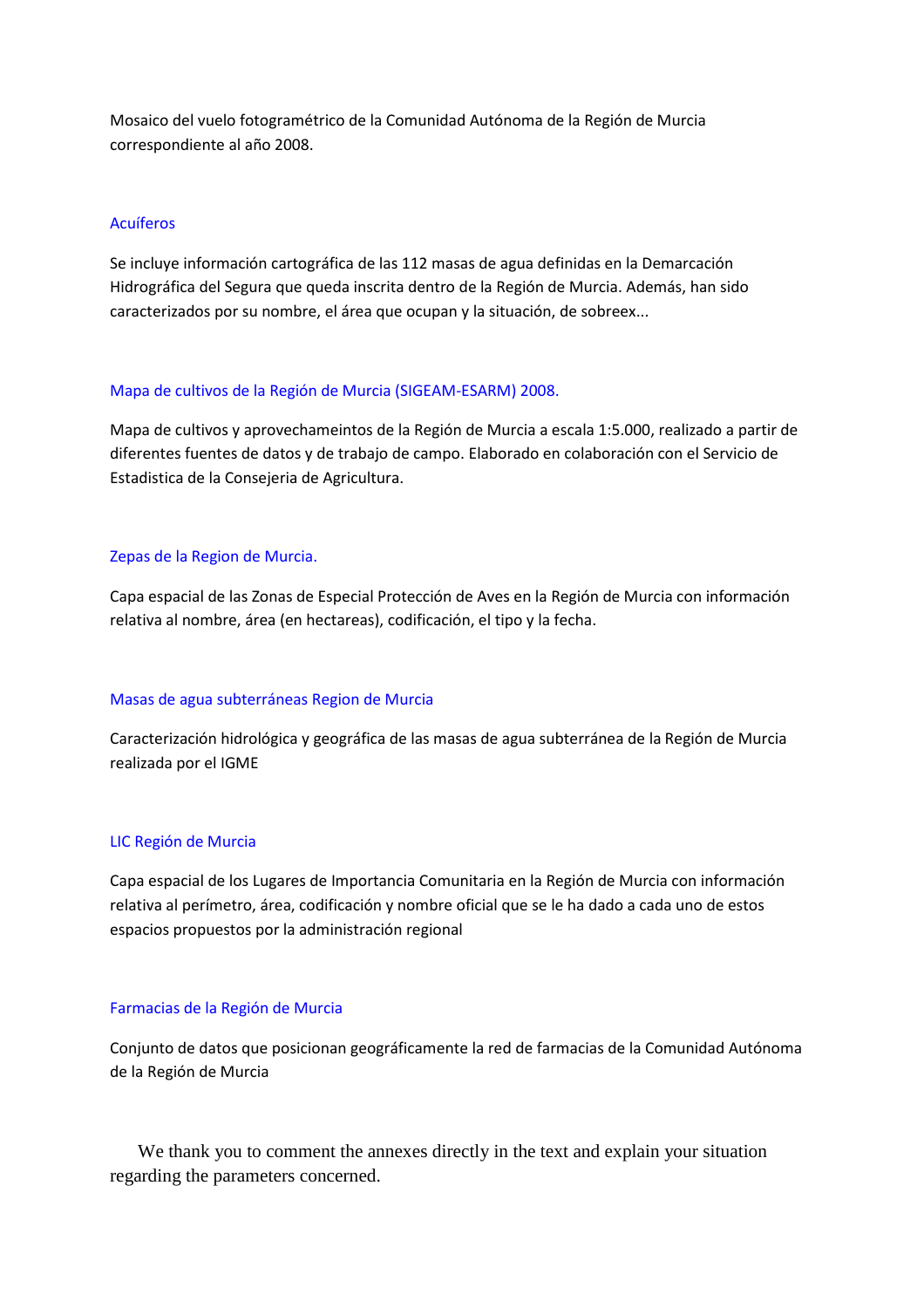### Annexe 1

- 1 Sistema de Coordenadas de referencia. YES.
- 2 Sistema de cuadrículas geográficas. YES
- 3 Nombres geográficos. YES
- 4 Unidades administrativas. YES
- 5 Direcciones. YES
- 6 Parcelas catastrales. YES
- 7 Redes de transporte. Only cartography without associated data.
- 8 Hidrografía. YES
- 9 Lugares Protegidos. YES

Annexe 2

- 1 Elevaciones. No.
- 2 Cubierta terrestre. YES (SIOSE).
- 3 Ortoimágenes. YES
- 4 Geología. No.

Annexe 3

- 1 Unidades Estadísticas. No.
- 2 Edificios. No
- 3 Suelo. NO
- 4 Uso del suelo. YES.
- 5 Salud y seguridad humana. Only pharmacy.
- 6 Servicios de utilidad Pública. Only water supply
- 7 Instalaciones de observación del medio ambiente. No.
- 8 Instalaciones de producción e industriales. No.
- 9 Instalaciones agrícolas y acuicultura. No.
- 10 Distribución de Población. No.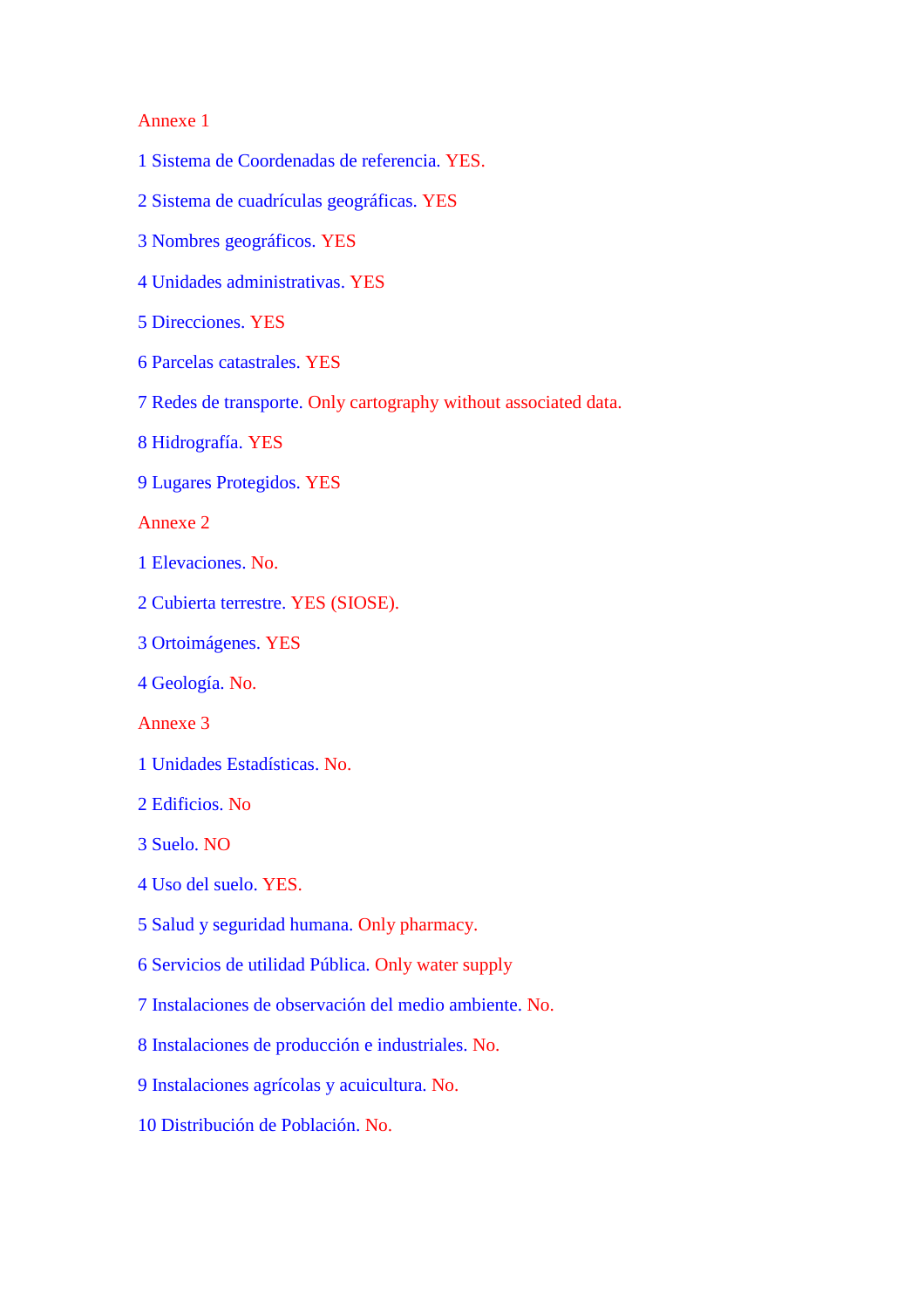11 Zonas sujetas a ordenación, a restricción o reglamentaciones y unidades de notificación. Only for nitratre vulnerable zones and hydrographic demarcations

12 Zonas de riesgos naturales. No.

- 13 Condiciones atmosféricas. No.
- 14 Aspectos geográficos de carácter meteorológico. No.
- 15 Rasgos geográficos oceánicos. No.
- 16 Regiones marinas. No.
- 17 Regiones biogeográficas. No.
- 18 Hábitats y biotopos. No.
- 19 Distribución de especies. No.
- 20 Recursos energéticos. No.
- 21 Recurso Minerales. No.

For each parameter;

Thank you to explain if ;

- you manage this kind of data,?

you have local or national guidelines to collect this parameter ? Yes, within working groups of INSPIRE, leaded by Spanish Government.

### **5 - JURIDICAL STATUS OF DATA - DISSEMINATION**

Are you proprietary of your data ? NO

Do you have an "open data" policy ? YES

Do you have a geoportal to open the possibility to pick-up the data ? YES

For the public bodies YES

For all users YES

### *What are the links with your state ?*

- do you send data to the state ? YES
- What kind of parameter (for fishing or WFD for example) Cartography
- do you receive regularly data from your state ? No.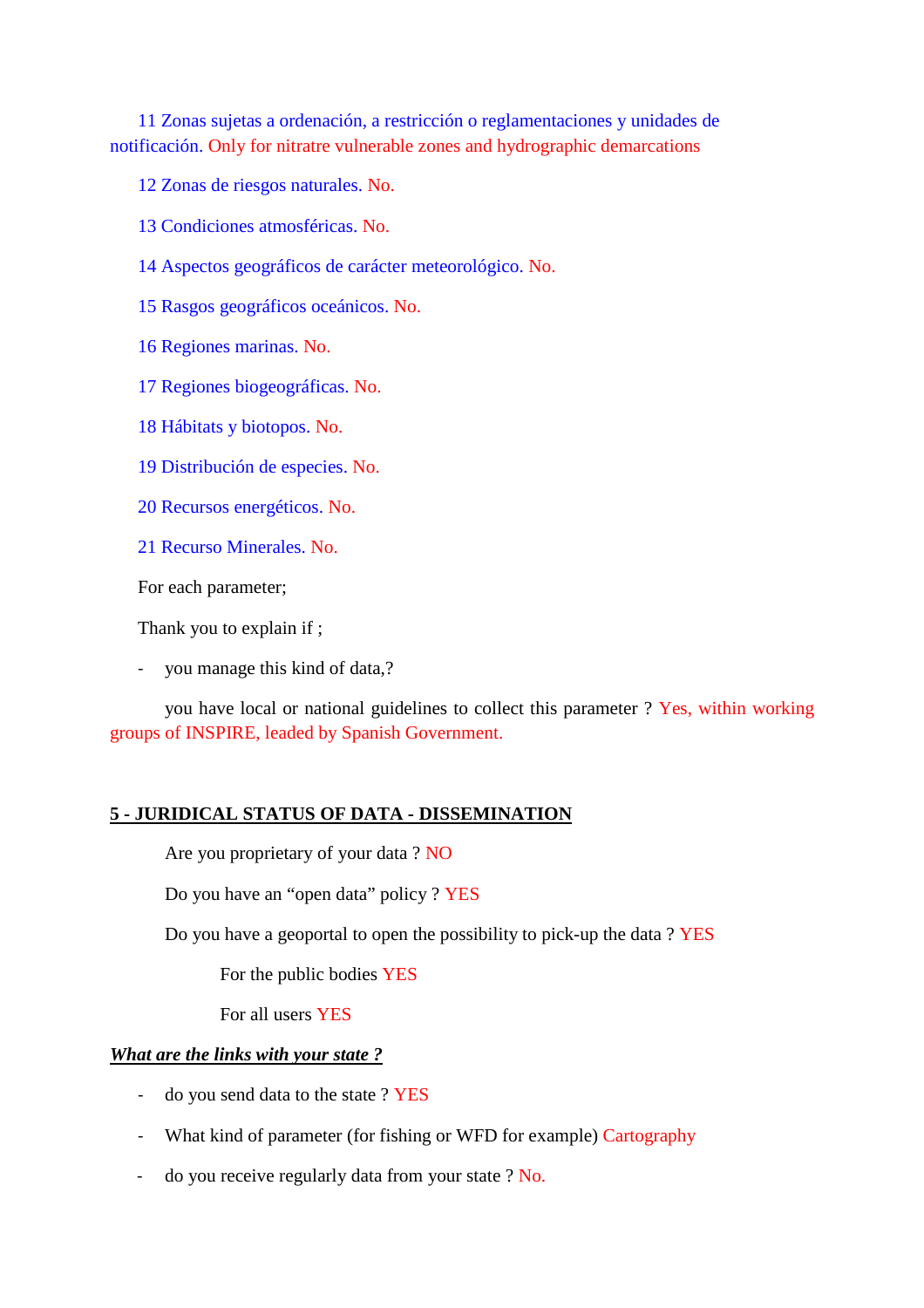### **6 - TRAINING OF FUNCTIONARIES IN CHARGE OF DATA MANAGEMENT AND/OR COASTAL MANAGEMENT**

What are your financial or technical needs for;

- The data managers: technical staff: geographer, technologist, computer specialist
- The coastal managers: technical staff : geographer, engineer.

Does this kind of training exist in your region or state? No.

### **7 - WORKS WITH YOUR NEIGHBOURS**

Have you ever worked with your neighbour regions to do common cartographies/mapping? No.

### **8 - PREPARING PILOT ACTIONS COMPONENT**

### - **Awareness raising about INSPIRE Directive: ( For Pilot Action Component)**

This Directive must help the multilevel governance of territories but it is not sufficiently known and applied.

MAREMED will organise one day training for the partnership with European functionaries to explain this Directive to key actors of coastal management in your region

 Give us suggestions of these key actors in your case, how many person will participate to this training ? 6 people.

 Give us suggestions about questions you would want to see put on the debate during this training (for example, juridical, financial or technical impact of the Directive ...) Above all financial

*The result of the diagnostic will be presented during the training.* 

### - **Participation to test of EMODNET**

Could you send a set of data like bathymetry or habitats, fauna and flora inventories, to participate to this test ?

### - **Interopérability test :**

In the pilot actions we decided to test of link of our systems with our neighbours to a have an example of common map. This will prove the interest to take into account the regions for the application of the different European Directives and white papers..

We thank you to confirm to us that it will be possible to work on :